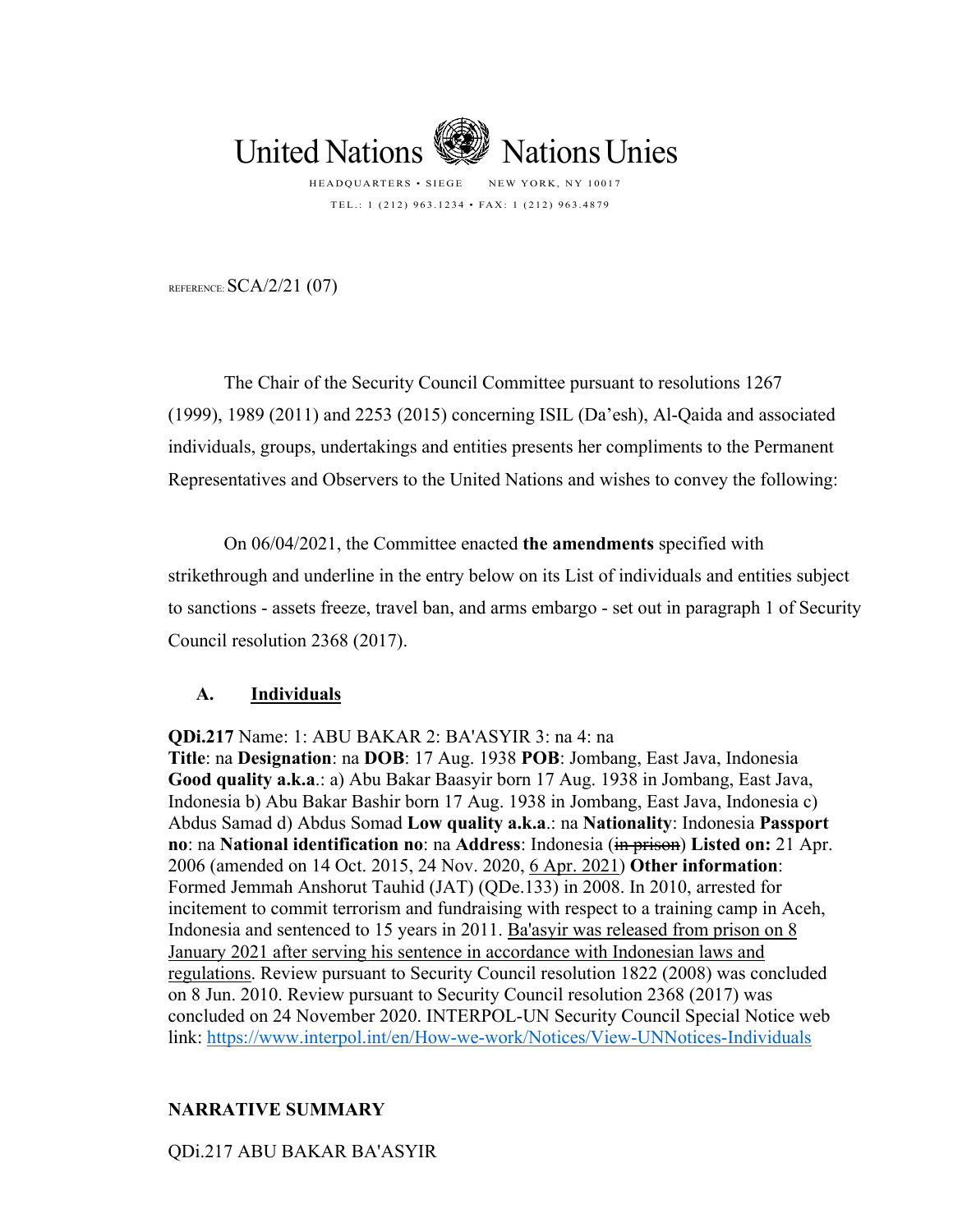**Date on which the narrative summary became available on the Committee's website:** 8 April 2011

## **Date(s) on which the narrative summary was updated:**

3 February 2015

14 October 2015

6 April 2021

#### **Reason for listing**

Abu Bakar Ba'asyir was listed on **21 April 2006** pursuant to paragraphs 1 and 2 of resolution 1617 (2005) as being associated with Al-Qaida, Usama bin Laden or the Taliban for "participating in the financing, planning, facilitating, preparing or perpetrating of acts or activities by, in conjunction with, under the name of, on behalf or in support of", "supplying, selling or transferring arms and related materiel to" or "otherwise supporting acts or activities of" Jemaah Islamiyah (QDe.092).

### **Additional information:**

Abu Bakar Ba'asyir co-founded Jemaah Islamiyah (JI) (QDe.092) with Abdullah Sungkar on 1 January 1993. After the death of Abdullah Sungkar in 1999, Abu Bakar Ba'asyir assumed the position of JI's overall leader, or emir, in 2004.

As JI's leader, Abu Bakar Ba'asyir authorized terrorist operations and the use of JI operatives and resources for multiple terrorist attacks in South-East Asia. According to JI members, any significant JI operation required Ba'asyir's approval, either in person or through his leadership council. Ba'asyir authorized the Bali bombings of 12 October 2002, which killed 202 people; he authorized the use of JI operatives and resources for a plan to conduct simultaneous bomb attacks against United States Embassies in South-East Asia on or near the first anniversary of the 11 September 2001 terrorist attacks in the United States; he also ordered bomb attacks on churches in 38 locations in 11 cities in Indonesia on 24 December 2000, killing 19 people and wounding approximately 120.

Ba'asyir also made or approved other important decisions regarding the JI organization. Ba'asyir appointed Nurjaman Riduan Isamuddin (QDi.087), a.k.a. Hambali, as the head of JI in Malaysia and Singapore.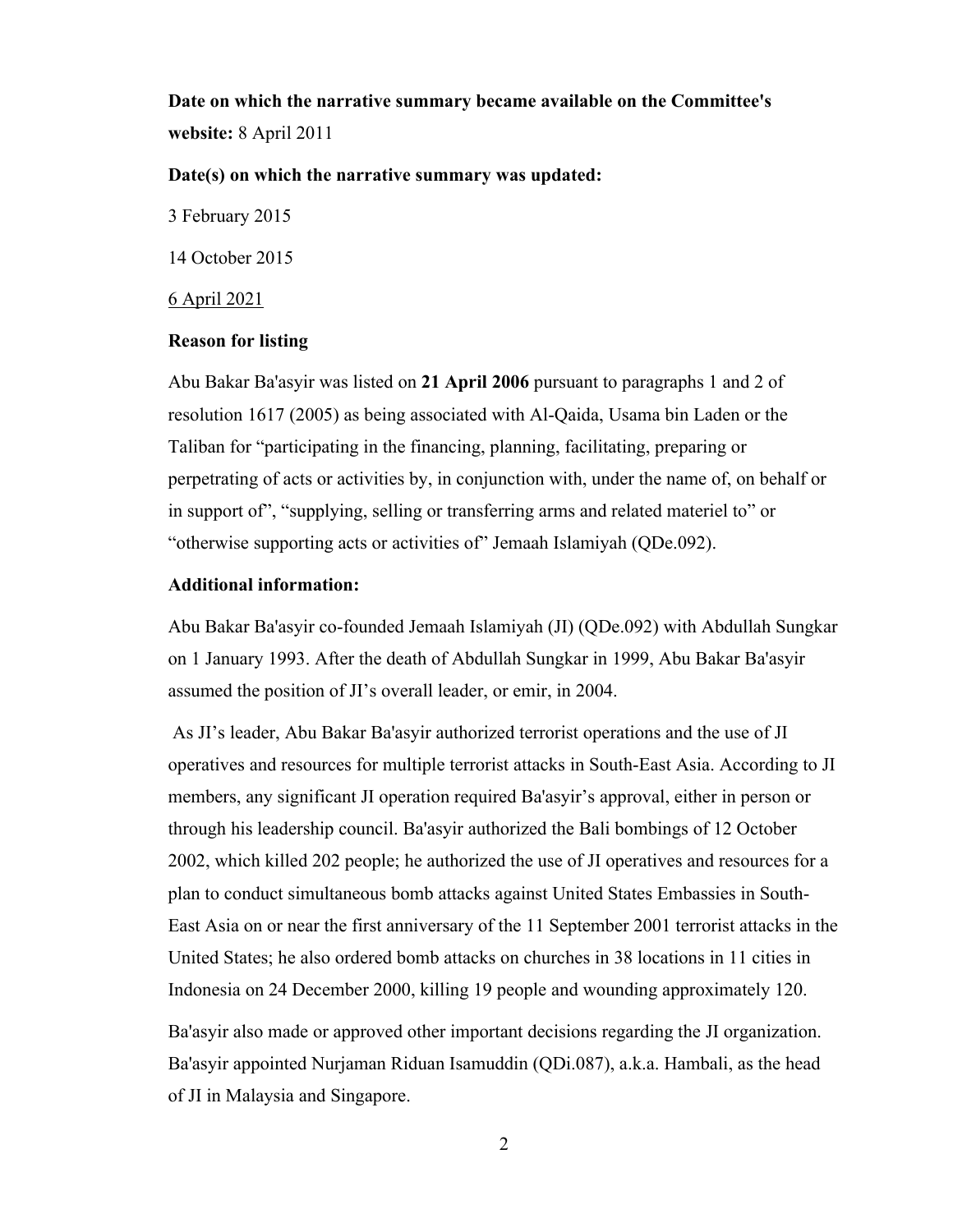Ba'asyir has called for attacks on the United States, the United Kingdom, Australia, Singapore, Thailand and the Philippines and has urged his followers to commit other violent acts.

In March 2005, Ba'asyir was convicted in Indonesia for his involvement in the 2002 Bali bombings and was sentenced to 30 months in prison. As a result of two sentence reductions, Abu Bakar Ba'asyir was released from prison on 14 June 2006.

Ba'asyir formed Jemmah Anshorut Tauhid (JAT) (QDe.133) in 2008.

In August 2010, Ba'asyir was arrested for incitement to commit terrorism and raising funds with respect to a training camp in Aceh, Indonesia and sentenced to 15 years in 2010, and in June 2011, Ba'asyir was convicted and sentenced to 15 years in prison for his role in organizing the militant training camp in Aceh.

In April 2014, Ba'asyir called on his supporters to disrupt the Indonesian elections.

Since July 2014, Ba'asyir has been active in instructing his followers to support and fight with Islamic State in Iraq and the Levant (ISIL), listed as Al-Qaida in Iraq (QDe.115). Ba'asyir further pledged allegiance to the leader of ISIL, Abu Bakr al-Baghdadi, listed as Ibrahim Awwad Ibrahim Ali al Badri al Samarrai (QDi.299).

Ba'asyir was released from prison on 8 January 2021 after serving his sentence in accordance with Indonesian laws and regulations.

## **Related listed individuals and entities:**

Jemaah Islamiyah (QDe.092), listed on 25 October 2002 Al-Qaida in Iraq (QDe.115), listed on 18 October 2004 Jemmah Anshorut Tauhid (JAT) (QDe.133), listed on 12 March 2012 Nurjaman Riduan Isamuddin (QDi.087), listed on 28 January 2003 Abu Rusdan (QDi.186), listed on 16 May 2005 Zulkarnaen (QDi.187), listed on 16 May 2005 Abdul Rahim Ba'asyir (QDi.293), listed on 19 July 2011 Ibrahim Awwad Ibrahim Ali al-Badri al-Samarrai (QDi.299), listed on 5 October 2011 Mochammad Achwan (QDi.304), listed on 12 March 2012 Abdul Rosyid Ridho Ba'asyir (QDi.305), listed on 12 March 2012 Son Hadi bin Muhadjir (QDi.310), listed on 13 April 2012

The names of individuals and entities on the ISIL (Da'esh) and Al-Qaida Sanctions List pursuant to a decision by the Committee may be found in the "Press